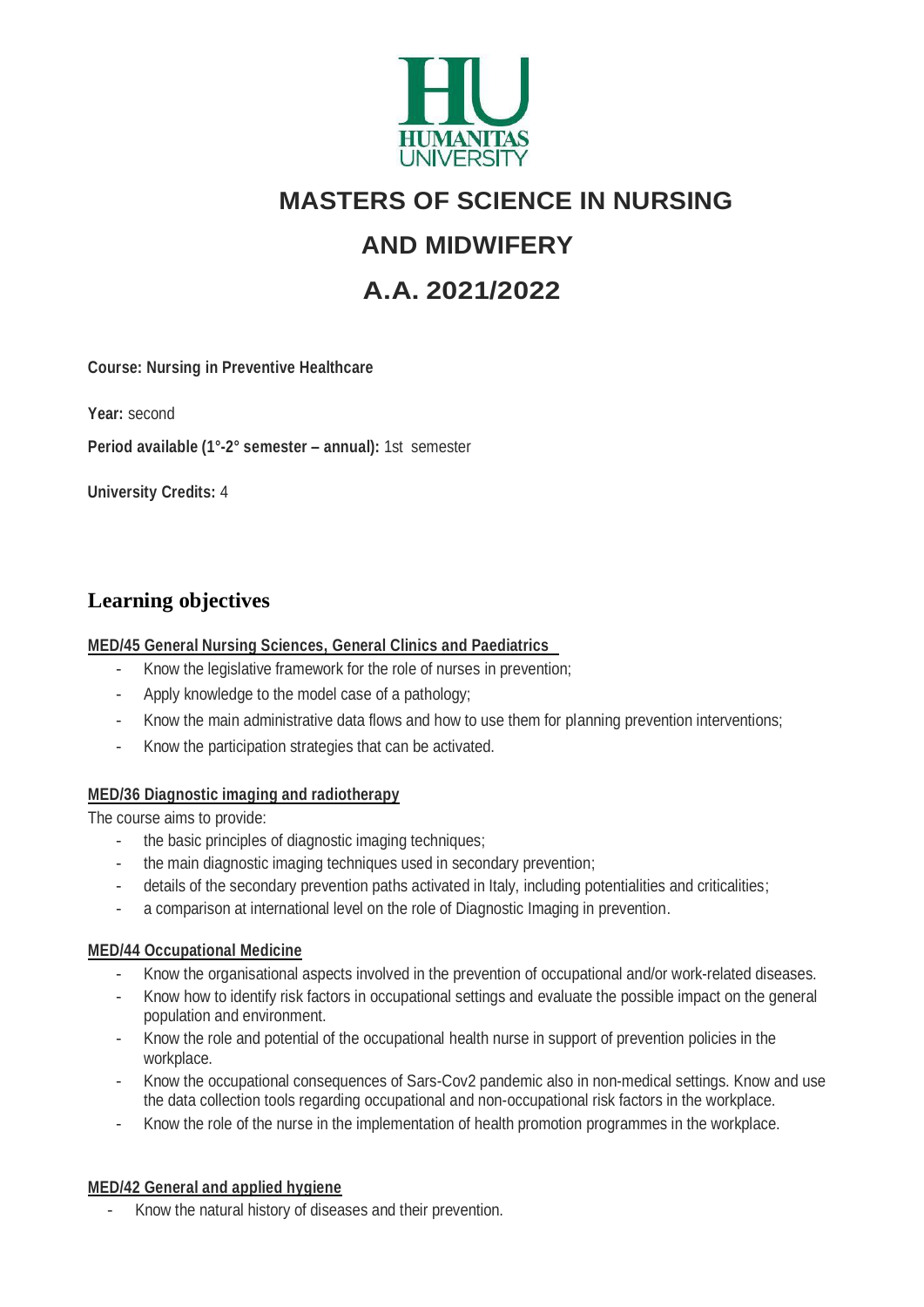

- Know about aetiological-environmental, pathogenetic-clinical and rehabilitative-social prevention interventions.
- Know how vaccines work, in particular SARS-CoV-2 vaccines.
- Understand the role of nurses.
- Understand how to administer vaccines safely and how to communicate effectively with patients within the framework of a vaccination campaign.
- Define and understand the determinants of health, their interaction and protection.
- Know the objectives and aims of health education.
- Know and adopt health promotion strategies.
- Understand the difference between communicable and non-communicable diseases and their impact on the patient and the community.
- Know the impact and prevention of care-related infections and apply prevention strategies to ICAs.
- Know the main tools and methods of risk assessment and accident reporting systems and know how to implement corrective actions to contain and prevent the risk of adverse events.
- Know the JCI methodology as a risk management tool to recognise and manage patient safety hazards.

## **Prerequisites**

#### **MED/45 General Nursing Sciences, General Clinics and Paediatrics**

Basic knowledge of Nursing Sciences. Basic knowledge of epidemiology and research.

#### **MED/36 Diagnostic imaging and radiotherapy**

No prerequisites required.

#### **MED/44 Occupational Medicine**

Basic Knowledge of Occupational Medicine and statistics.

#### **MED/42 General and applied hygiene**

No prerequisites required.

## **Content**

#### **MED/45 General Nursing Sciences, General Clinics and Paediatrics**

- Primary, secondary and tertiary prevention: legislation and national and international framework of reference;
- The main models for taking care of patients in the community(Calgary, Chronic Care Model);
- Analysis of on-field experiences (COPD, Heart Failure);
- Strategies for user participation;
- The role of the nurse to support prevention policies in the community and in the services.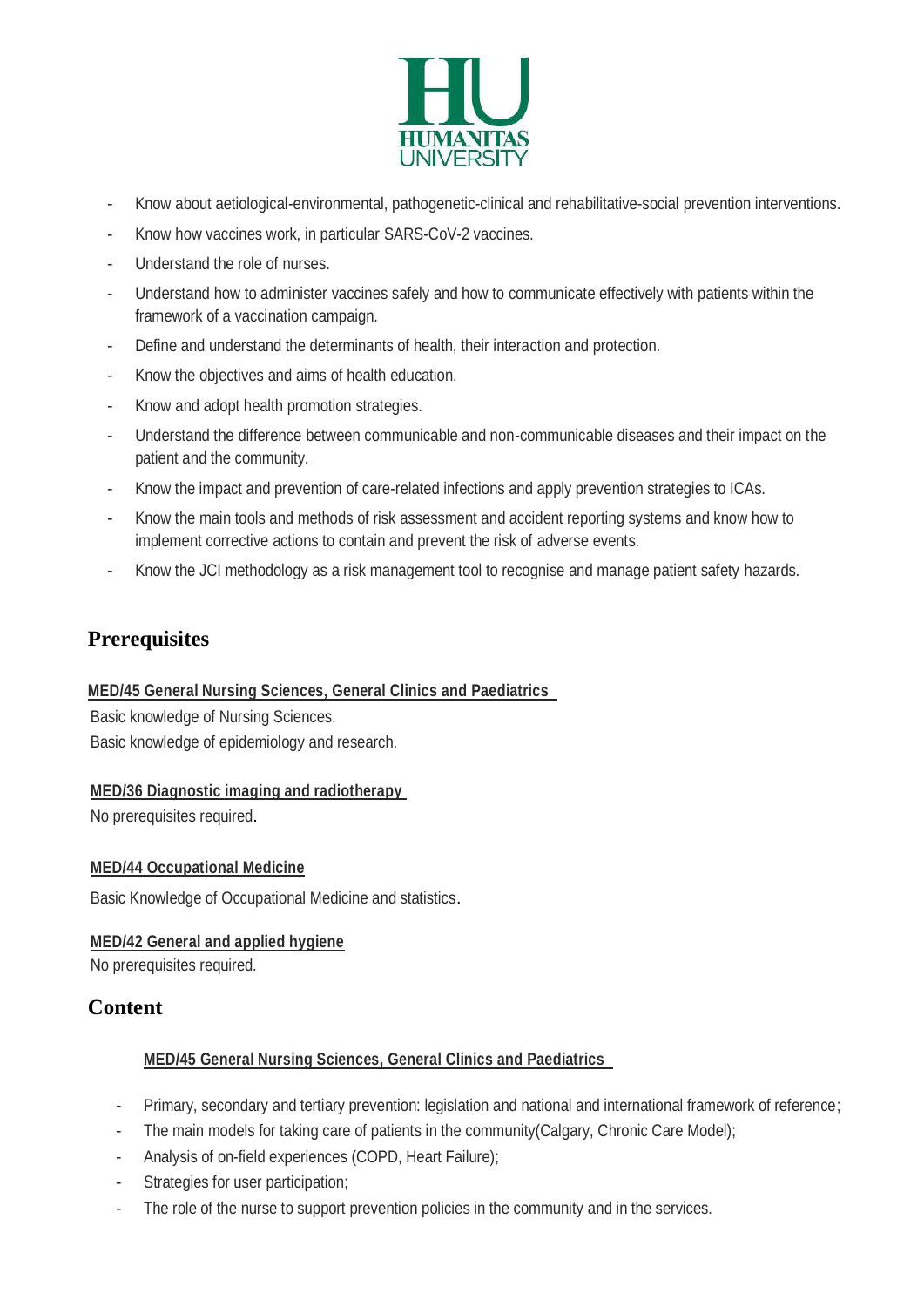

#### **MED/36 Diagnostic imaging and radiotherapy**

- Know the effect of ionising radiation on the body;
- Know the general principles of imaging techniques for diagnostic purposes using ionising radiation, ultrasound, magnetic fields and radiofrequencies;
- Know the indications and contraindications of diagnostic imaging examinations;
- Know the role of diagnostic imaging in prevention;
- Know the main possible secondary prevention pathways in Italy;
- Know the secondary prevention pathway for pleural cancer from asbestos exposure;
- Know the secondary prevention pathway for breast cancer;
- Know the secondary prevention pathway for colorectal carcinoma;
- Know the secondary prevention pathway for cardiovascular events;
- Know the secondary prevention pathway for neurodegenerative diseases;
- Know the main secondary prevention pathways active in Europe, with an in-depth study of the similarities and differences with the Italian ones.

#### **MED/44 Occupational Medicine**

- 1.Prevention of occupational illnesses and health promotion interventions in the workplace, in a company in Northern Italy. Production cycle, risk factors, organisational models of prevention.
- 2.The "safe and healthy" workplace as a vehicle for communicating correct behaviour for the prevention of illnesses and the pursuit of the physical and mental well-being of workers and their families.
- 3.Quantification of occupational risks also through a critical reading of an Industrial Hygiene survey in relation to new technologies.
- 4.The role of occupational health nurses in support of prevention policies in the workplace.
- 5.Biological risk in the non-medical field, occupational consequences of the Sars-Cov2 pandemic in the company taken as a model (methods and measures to contain the risk of contagion in the workplace).
- 6.The role of the nurse in the collection of data to quantify occupational and non-occupational risk factors through the use of anamnestic questionnaires and the measurement of bio-anthropometric parameters.
- 7.Use of specific tools for data collection and processing: example of software for data collection in the occupational field.
- 8.Role of the nurse in the implementation of occupational health promotion programmes. Focus on work shifts, metabolic and cardiovascular risk, nutrition, sleep disorders.

#### **MED/42 General and applied hygiene**

- Prevention: meaning and classification; National Prevention Plan;
- Health Promotion and Health Education;
- The anti-COVID 19 vaccination. Analysis of on-field experiences;
- Organisational arrangements, responsibilities and how to safely administer vaccines;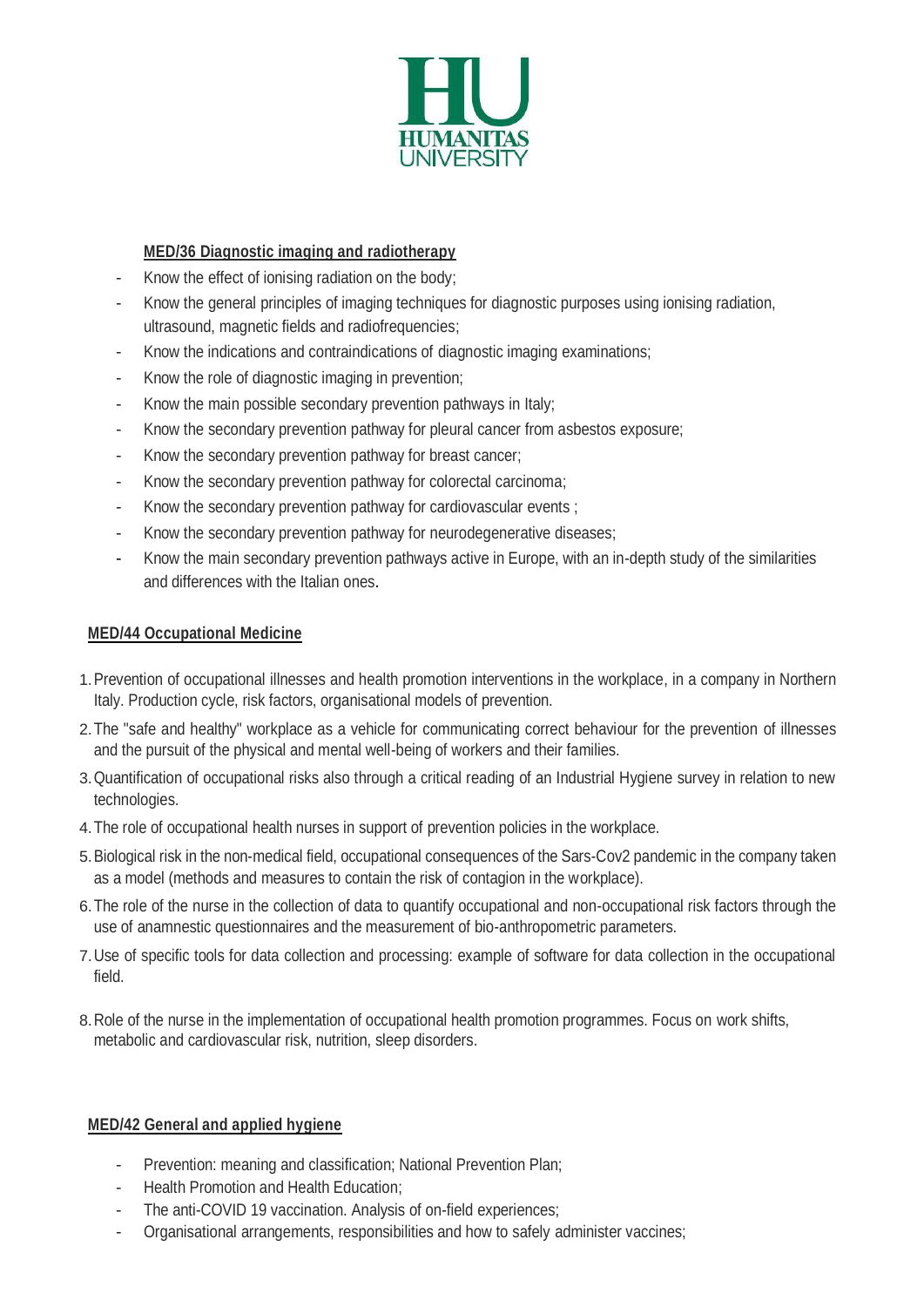

- Healthcare-Associated Infections (ICA): focus on communicable diseases, definition, spread, impact and monitoring of ICA
- Hand hygiene, timing, modalities, opportunities and indications;
- Risk management process stages;
- Analysis of specific cases of adverse events, near misses and sentinel events;
- Application of the verification methodology Joint Commission Patient Tracer.

## **Teaching and learning activities and teaching methods**

#### **MED/45 General Nursing Sciences, General Clinics and Paediatrics**

Analysis of on-field experiences through fact sheets and articles.

#### **MED/36 Diagnostic imaging and radiotherapy**

Lectures, guided discussions, class discussion.

#### **MED/44 Occupational Medicine**

The model of a company located in Northern Italy and dealing with cement production will be analysed. The technological production cycle will be described and the student will have to try to actively identify the possible occupational risk factors, the possible effects of the production activity on the environment, how to guarantee the environmental compatibility of a production activity. Teaching and learning activities: videos, group work, students' presentations, discussion with the teacher.

A prevention protocol adopted during the Sars-Cov2 pandemic will be illustrated, critically analysing its applicability, the possible communication problems and the role of the occupational health nurse. Teaching and learning activities: Group work and discussion in the classroom.

An example of a computer tool for the collection of anamnestic questionnaires in the workplace in the context of periodic health surveillance and health promotion programmes will be shown. Teaching and learning activities: use of questionnaires to be filled in by students.

Critical evaluation of the tool from the occupational nurse's point of view.

Presentation of a health promotion programme: eating behaviour and metabolic risk in 24 hour for shift workers. Critical analysis, possible role of the occupational health nurse.

#### **MED/42 General and applied hygiene**

Lectures and guided discussions. Analysis of experiences in the field through fact sheets and articles.

## **Assessment method**

The exam will consist of:

- A written exam for MED/45 General Nursing Sciences, General Clinics and Paediatrics and MED/42 General Hygiene modules ;
- An oral exam for MED/44 Occupational Medicine and MED/36 Diagnostic imaging and radiotherapy modules